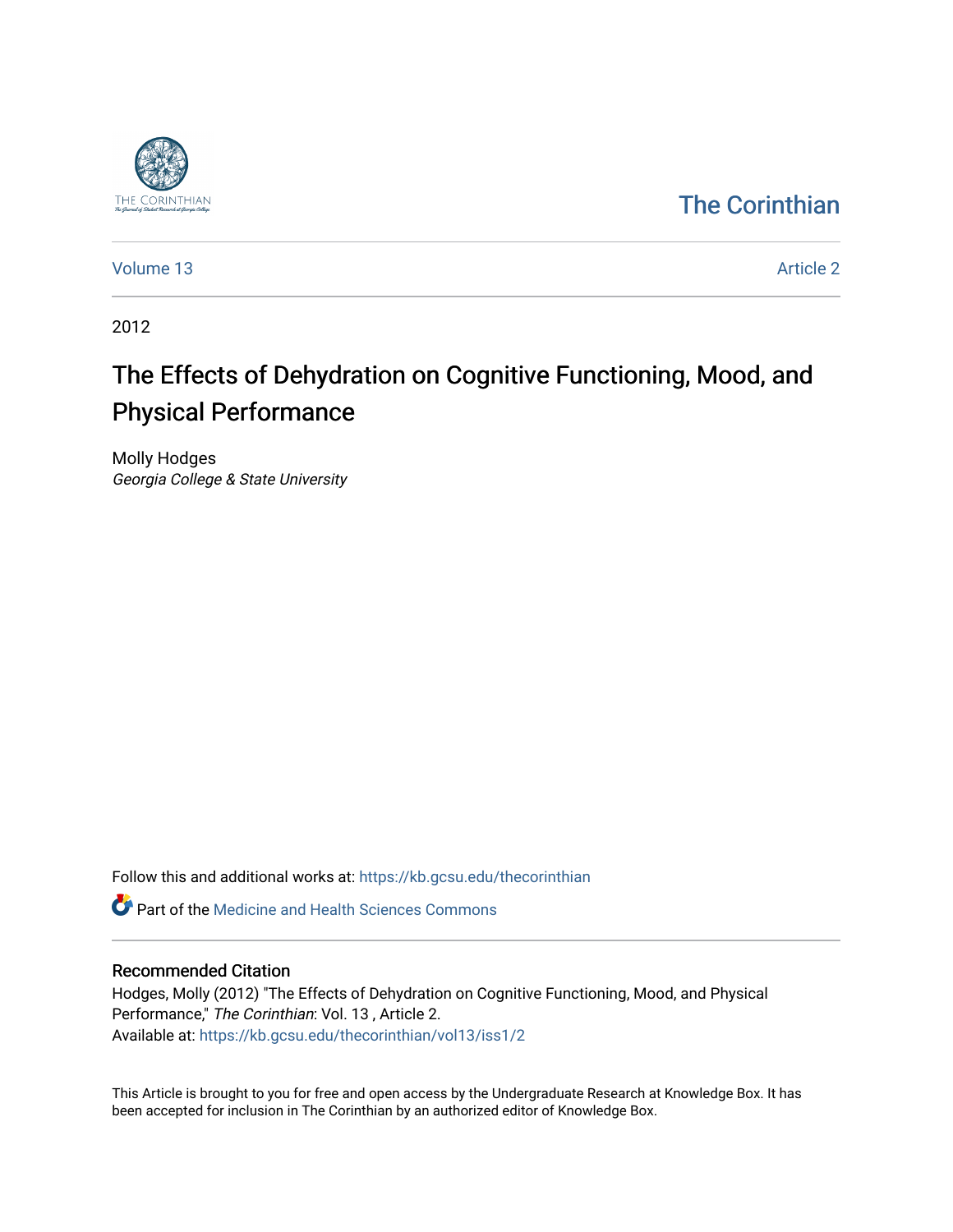# **The Effects of Dehydration on Cognitive Functioning, Mood, and Physical Performance**

**Molly Hodges Dr. Kelly Manning Faculty Sponsor**

It is no surprise to most everyone that the human life depends tremendously on a compound composed of two Hydrogen atoms and an Oxygen atom: water. Water is such a huge component of the human life; it comprises 75% of the body weight in infants, 55% in the elderly and is crucial for cellular homeostasis (Popkin 439). In fact without water humans can only survive two to four days (Daniels 505). In a moderately brief period of time, failure to consume enough water will lead to deteriorating neurologic function, organ failure, and ultimately death (Lieberman 1-5555). Failure to consume a proper amount of fluid has always been linked to such life threatening outcomes, but equally important is how dehydration affects the way one thinks, feels, and is able to perform. Each of these are important aspects of life, in that these very components shape the human life. Most research has led to the notion that the inability to take in and maintain the necessary amount of water can lead to impaired cognitive functions, disturbed emotional states, and decreased physical performance.

# **DEHYDRATION AND COGNITION**

When an individual fails to ingest the appropriate amounts of fluid it leads to a condition known as dehydration. Dehydration refers to a loss of body water mainly from the intracellular compartments and a loss of extracellular fluid clinically affecting the vascular tree and interstitial compartment. Most use the term dehydration or hypohydration to refer to total body water loss or insufficient fluids (Thomas 292). Dehydration has been linked to a decline in mental processes known as cognitive functioning. Cognitive function is a process associated with several aspects of mental thinking, such as memory, psychomotor controls, attention, perception, executive thinking, and language skills. Several studies have confirmed that the inhibition of water also negatively affect cognition in several aspects such as short-term memory function, working memory capabilities, perceptive discrimination, and visual-motor function (D'Anci 458). Supporting these claims directly was a study that examined the effects of water deprivation on men and women. The results concluded that heat- and exercise-induced moderate acute dehydration of at least two percent of an individual's body weight resulted in a significant impairment in the specific areas of cognitive-motor functions dealing with short-term memory, working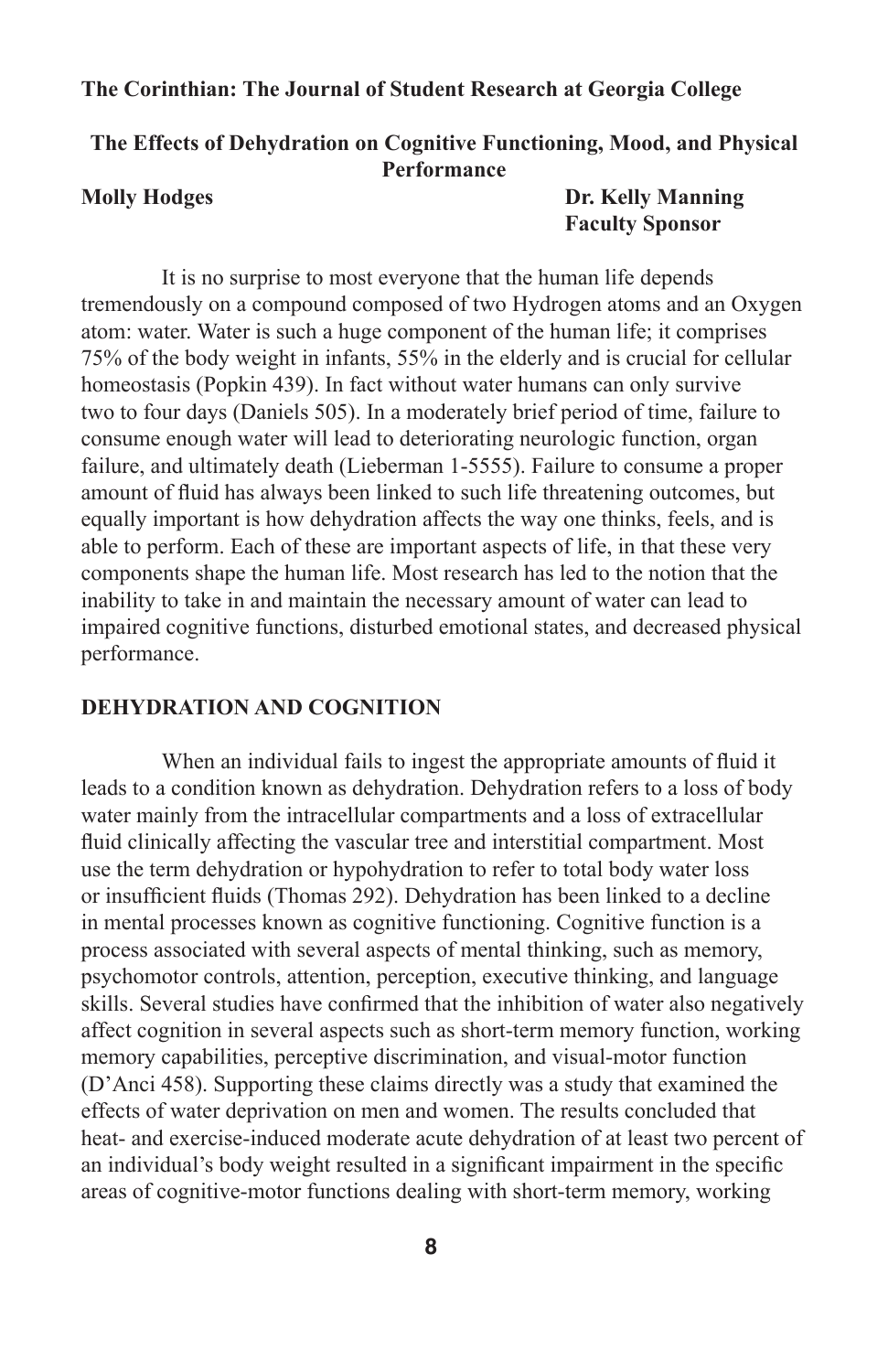memory, perceptive discrimination, and visual-motor function (Szinnai R275). Other results from similar studies concluded that with dehydration, there was significant deterioration in total test solving time, minimum single task solving time, and total overall time (Petri 858).

#### **EFFECTS OF LOWERED COGNITION**

Mental haziness that is created from lack of body fluid will affect an individual's ability to mentally perform to the best of their ability. Mental haziness is a term often used to describe a feeling of not being able to focus and having unclear thoughts. Decrements in physical, visuomotor, psychomotor, and cognitive performance can occur when two percent or more of body weight is lost due to water restriction, heat, and/or physical exertion (Grandiean 459S). This was measured through a study of subjects dehydrated by one to five percent of their body weight through heat, exercise, and absence of water. Several cognitive functions such as arithmetic efficiency, short and long term memory, and attention, showed impairment when the subject was dehydrated by at least two percent of their total body weight (Grandjean 459S). Mild dehydration has been seen to impair performance on tasks such as memory, perceptual discrimination, arithmetic ability, visuomotor tracking, and psychomotor skills (D'Anci 460).

Negative effects of dehydration on cognitive performance have been evident in some studies. It has been reported that a seemingly easy task becomes harder when an individual is hypohydrated, therefore an apparent effort to complete the task maybe required. In a study using functional magnetic resonance imaging 10 healthy adolescents, with a mean age  $16.81 \pm 0.49$  years and a body mass index  $66.1 \pm 9$  kg, completed a thermal exercise procedure and nonthermal exercise control condition in a cross-over repeated measures design (Kempton 71). The results showed that dehydration caused higher levels of perceived effort in many tasks, increased tiredness and difficulties in concentration. The findings in this study suggest that an increase in fatigue is overcome by an increase in fronto-parietal brain activation, which may be experienced by participants as giving a larger effort. One of the conclusions from the study indicated that dehydration does negatively impact brain functions underlying important cognitive processes, especially concentration, in young people as opposed to the adult population (Kempton 77).

# **DECLINE IN MENTAL PERFORMANCE**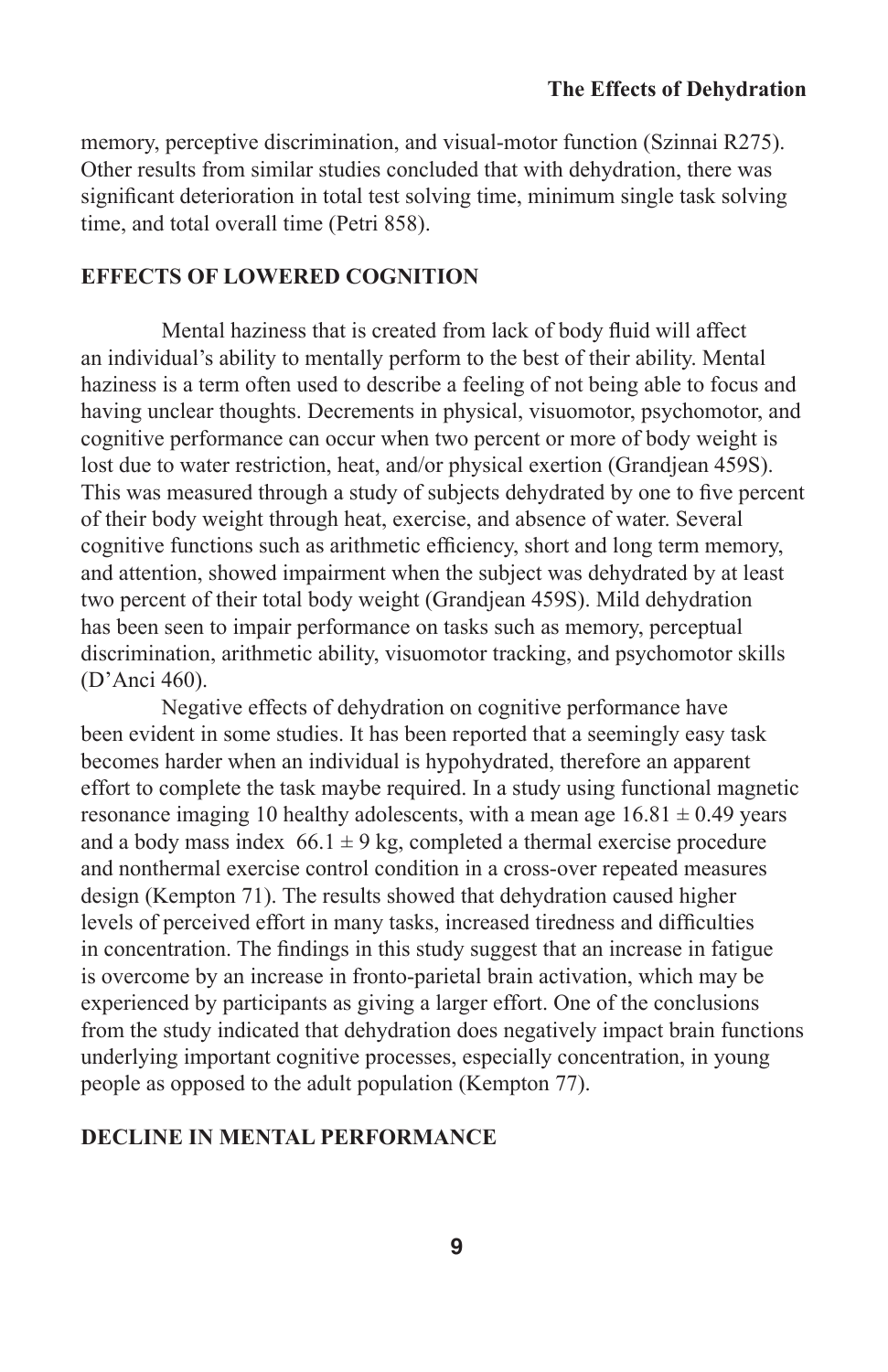Since severe dehydration unavoidably leads to delirium, coma, and eventual death, there is no doubt that it will produce a decline in cognitive function before such brutal consequences occur (Liebermann 1- 5560). Disturbances in water homeostasis have shown to cause either a slight or severe decline in overall mental functioning, depending on level of hypohydration. In tasks that require high accuracy, perform under obligatory regime, allow for no mistakes, or involve sophisticated or potentially dangerous equipment, a deteriorated mental and psychomotor processing could potentially endanger overall performance and execution of tasks (Petri 856). There was evidence that dehydration to 2.7% body weight loss by heat exposure or exercise has been shown to drastically decrease alertness, concentration, tracking performance, increase tiredness and headaches in healthy young adults (Ritz S7). It also took dehydrated subjects a longer time to respond to questions (Ritz S7). The inability to adequately function cognitively can cause mild problems such as a bad test grade all the way to severe predicaments such as a factory worker being unable to concentrate on their task, leading to detrimental consequences.

Reintroduction of fluids under circumstances of mild dehydration can reasonably be expected to reverse dehydration-induced cognitive deficits (Popkin 446). One study examined how water ingestion affected awakening and cognitive performance in young people following a period of 12 hour water restriction. While cognitive performance was not seen to be greatly affected by either water restriction or water ingestion, water intake did affect self-reported arousal. Therefore in this study, testing did not necessarily indicate a difference in cognition, but the participants felt like they were doing better, which lends to the idea that hydration status consistently affected self-reported alertness, but effects on cognition were less consistent than in other studies (Popkin 447).

Researchers have pointed out the limitations in accurately measuring the effect of dehydration on cognitive functioning due to difficulty in assessing just one variable as the cause and the difficulty in distinguishing different levels of hydration (Liebermann 2- S35). It has been pointed out that measuring such a temperamental component as cognition is hard, especially when you are trying to base its decline or improvement on a variable like dehydration. Even so, there seems to be enough evidence supporting the claim the decreased hydration will in most cases lead to some degree of decreased level of cognitive functioning.

Alterations to cerebral blood flow and/or metabolism caused by decreased levels of hydration may also be important catalysts of fatigue during exercise in a warm environment (Maughan 604S). Dehydration especially coupled with physical exertion has been seen to cause a mental sedation and feelings of apathy (Kempton 77). By increasing fatigue, people tend to show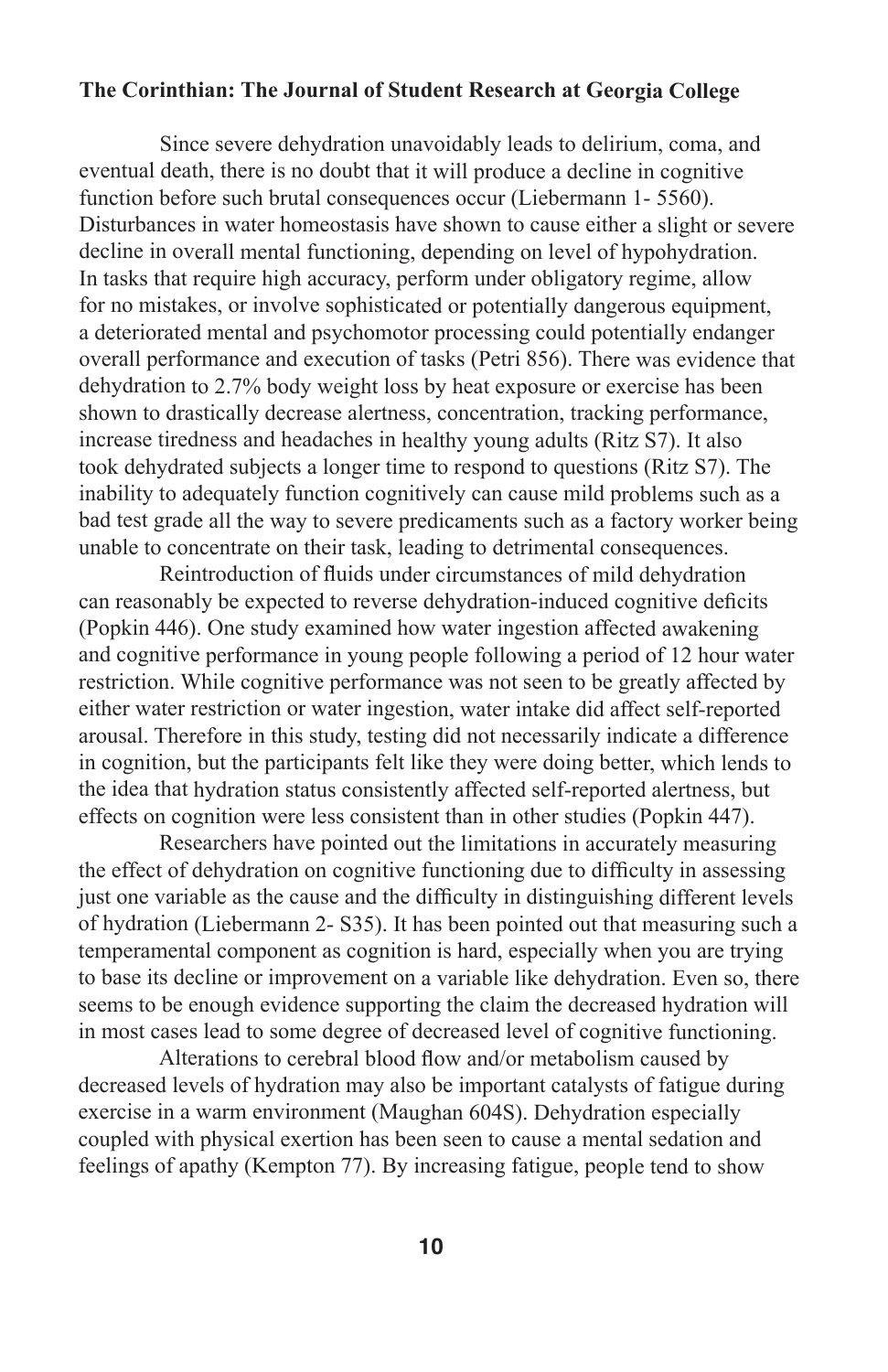more signs of lack of interest and low motivation, due to the feeling of extra strain when attempting even the simplest tasks. In most studies, although it is not a main concern of the experiment, fluid restriction is seen to have a noticeably negative effect on the subjects' perceived ability to function mentally and on their overall feeling of wellbeing (Sherriffs2 957). Dehydration can have a side effect of irritability and frustration because even simple tasks can seem to require more effort than usual. More technically, it has been suggested that dehydration, unlike other stressors, may create shifts in electrolytes that could substantially alter brain neurotransmission since neuronal function is highly dependent on the physiological setting of the central nervous system (Liebermann 1- 5559 ). With each study it is clear that dehydration induced by heat exposure, exercise, and fluid restriction impairs emotion (Liebermann 1-5614).

#### **MOOD**

The lack of sufficient amounts of fluid can range from mild to severe, with increasingly dangerous clinical signs associated with each range. Basic clinical signs of dehydration include problems such as restlessness, decreased alertness, dizziness, lethargy, agitation, and confusion (D'Anci 460). These signs are directly correlated with altered emotional states, triggered by the lack of sufficient fluids.. One study showed that under conditions of mild dehydration with young adults, there were significantly higher scores for anger, confusion, and fatigue (D'Anci 460). The investigators deprived young male and female volunteers of all fluids for 28 hours and achieved a 2.6% mean body mass loss. Multiple tests of cognitive performance and mood were administered from 24 to 28 hours after the start of each session. Few alterations in cognitive performance were observed, but there were effects of dehydration on self-reported levels of tiredness, alertness, effort, and concentration and some evidence of an altered mood and cognitive performance decrements in females. The results of this study indicate that mood is more likely to be affected by modest levels of dehydration than cognitive performance and that women may be more sensitive to dehydration than men (Lieberman 2-S34).

#### **HORMONAL FLUCTUATIONS**

There are several theories surrounding the phenomenon of women being more emotionally affected by dehydration, most all are centered on hormonal changes. One proposed theory that is still strongly hypothetical is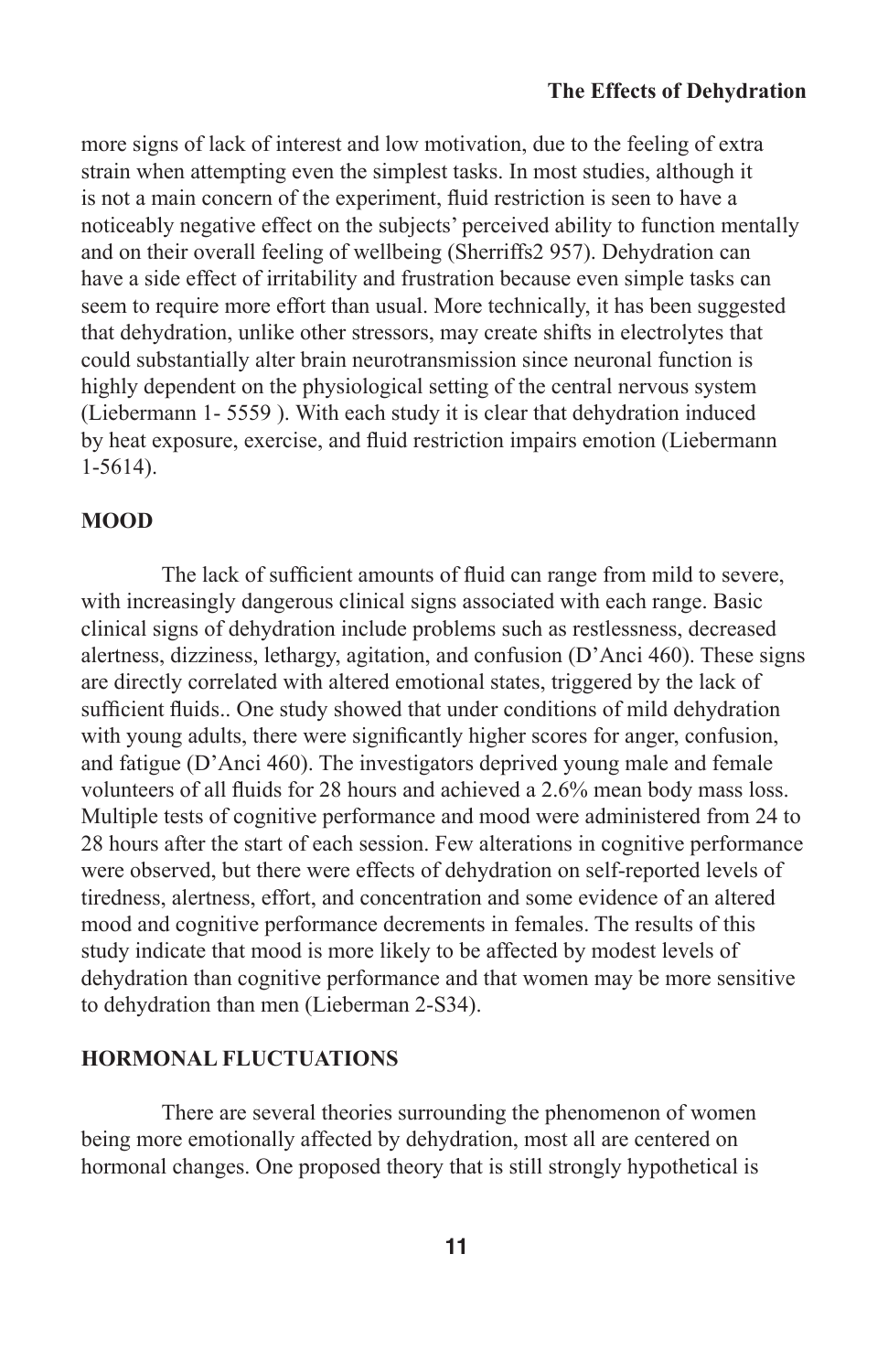that an influence of the natural variation of levels of luteinizing hormone, follicle-stimulating hormone, estrogen, and progesterone may offer some explanation (Szinnai R277). Luteinizing hormone and follicle stimulating hormone are gonadotropin hormones that stimulate the ovaries in females. Luteinizing hormone and follicle stimulating hormone are responsible for the stimulation and the maturation of follicles in the ovary and stimulates secretion of sex hormones, which are necessary for reproduction (Bowen 1). Estrogen and progesterone are also important female hormones that work together and are responsible for functions including but not limited to breast cell stimulation, maturation and development of secondary sex characteristics, fat cell storage, controlling libido, salt and fluid retention, normalizing blood clotting, and restraining bone loss (Lee 1). High levels of estrogen has been linked to improved memory and articulation, while in contrast, low estrogen has been associated with better visual spatial abilities. Osmotic sensibility varies with the menstrual cycle; therefore decreased cognition due to low estrogen values in female subjects in studies could be responsible for significant genderdehydration interaction in reaction time-based response measures in certain cognition tests (Szinnai R278). Natural hormonal fluctuations is one reason it is hard to decipher if it is dehydration or just hormones causing mood disruptions, or if different levels of hydration may affect the increasing or decreasing presence of certain hormones.

Other mood altering factors include the changes in brain neurotransmission, in particular dopamine, which appears to be responsible for fatigue when exercising in the heat (Maughan 6045). Dopamine is a chemical messenger that affects brain processes that control movement, emotional response, and ability to experience pleasure and pain. Dopamine can greatly affect an individual's emotional states which can be seen in diseases where the brain releases too much, such as schizophrenia, and where it releases too little, such as in Parkinson's disease (Erikson). Although not widely researched, dopamine seems to be affected by dehydration which can lead an individual to experience mood swings (Erikson).

#### **PHYSICAL PERFORMANCE**

Along with there being a decline in cognitive performance, there is also a severe impairment in physical performance that is caused by hypohydration. Peripheral factors, such as muscle glycogen depletion, can account for fatigue in endurance exercise in cool temperature environments, but not in the heat (Maughan 604S). Fluid ingestion during exercise can decrease the subjective sensation of fatigue and enhance performance when exercise lasts more than about 40 minutes (Maughan 604S). Dehydration has also shown to limit the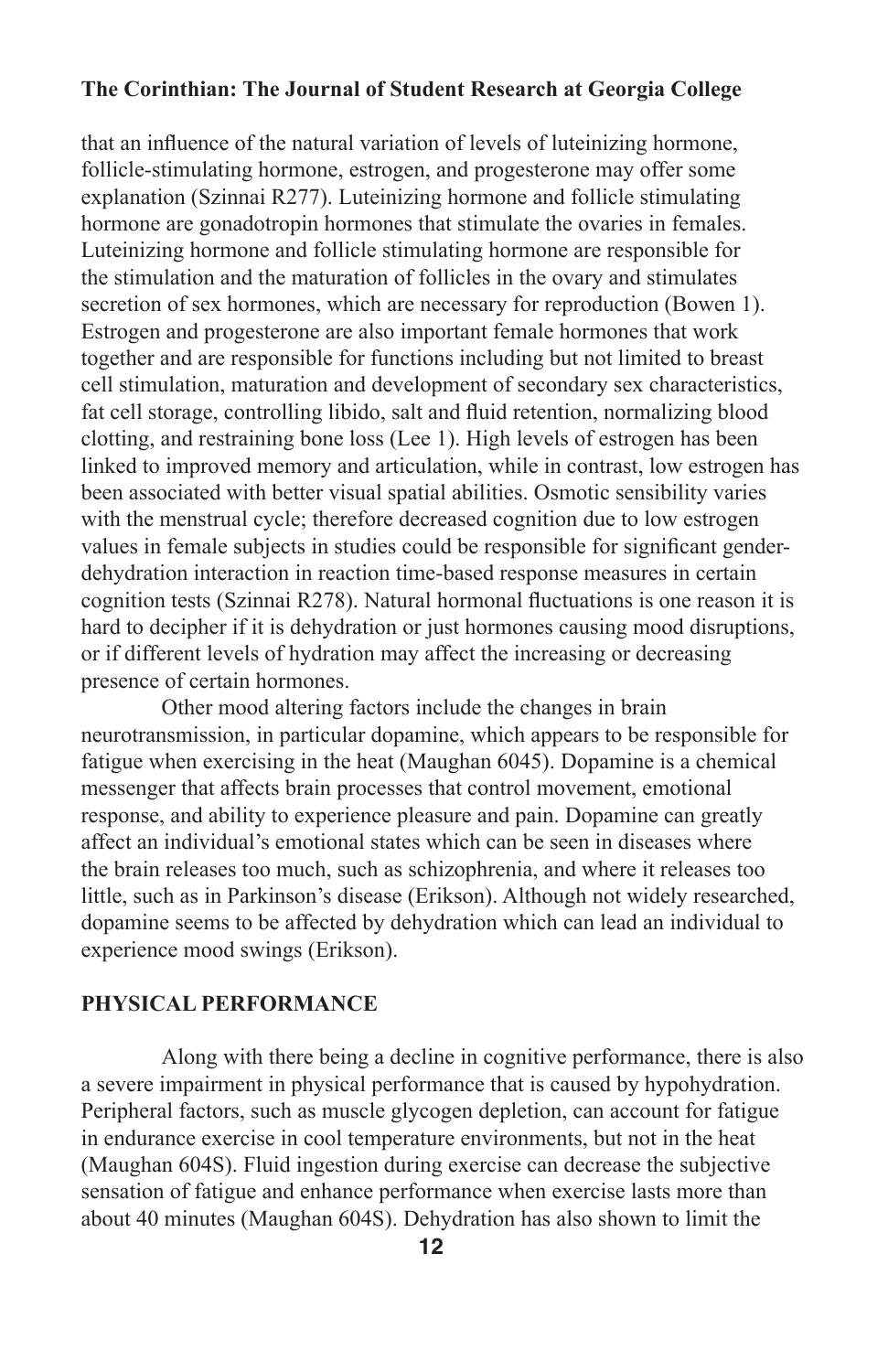#### **The Effects of Dehydration**

aerobic and anaerobic components of exercise performance, which includes maximal oxygen uptake, anaerobic power output, and physical work capacity (Yoshida 529). During challenging athletic events, it is not uncommon for athletes to lose 6–10% of body weight through sweat, which inevitably leads to dehydration if fluids have not been replenished. When an individual loses approxiamately 4.8% water body mass loss there is a significant compromise in the ability to perform a resistance exercise bout (Judelson 1824). In fact it has been seen that starting with dehydration of around 4% of the body weight, a greater proportion of water loss comes from intracellular sources which could disrupt the electrochemical potential of the cell membrane and contribute to faster muscle fatigue (Yoshida 530). However, decline in the physical performance of athletes have been observed under much lower levels of dehydration (Popkin 444). Under relatively mild levels of dehydration, individuals engaging in demanding physical activity will experience a decrease in performance related to reduced endurance, increased fatigue, altered thermoregulatory capability, reduced motivation, and increased perceived effort. Studies suggest that hypohydration seems to have a more significant impact on high-intensity and endurance activity, such as tennis and long-distance running, than on anaerobic activities such as weight lifting, or on shorter-duration activities, such as rowing (Popkin 445).

One speculation for reduced performance is the reduced muscle size that can occur because of loss of fluid. One study concluded that if hypohydration in fact fails to reduce muscle force or power, that exercises such as the vertical jump height should actually increase as total body water decrease, because the jumper would have less mass to move (Judelson 1824).

 This is only the case if the individual is able to overcome the increasing muscle and mental fatigue caused by dehydration in order to produce the same effort that they would have given prior to the hypohydration. Dehydration coupled with prolonged exercise has also seen to cause a decrease muscle glycogen by up to 16%. This increased muscle glycogen utilization in a dehydrated situation probably results from higher body temperatures, increased catecholamine levels, or a combination of the two (Shirreffs1 S17).

Other physical effects of dehydration that hinder physical performance is an increase in body temperature which makes the body have an increased perceived effort and ultimately have a harder time performing overall (Kempton 76). Also when body water content is decreased through total body dehydration, an increased heart rate and decreased stroke volume is observed, indicating an increased cardiovascular strain, meaning that the heart must work harder to try and maintain homeostasis, which in turn increases perceived effort (Shirreffs1 S16).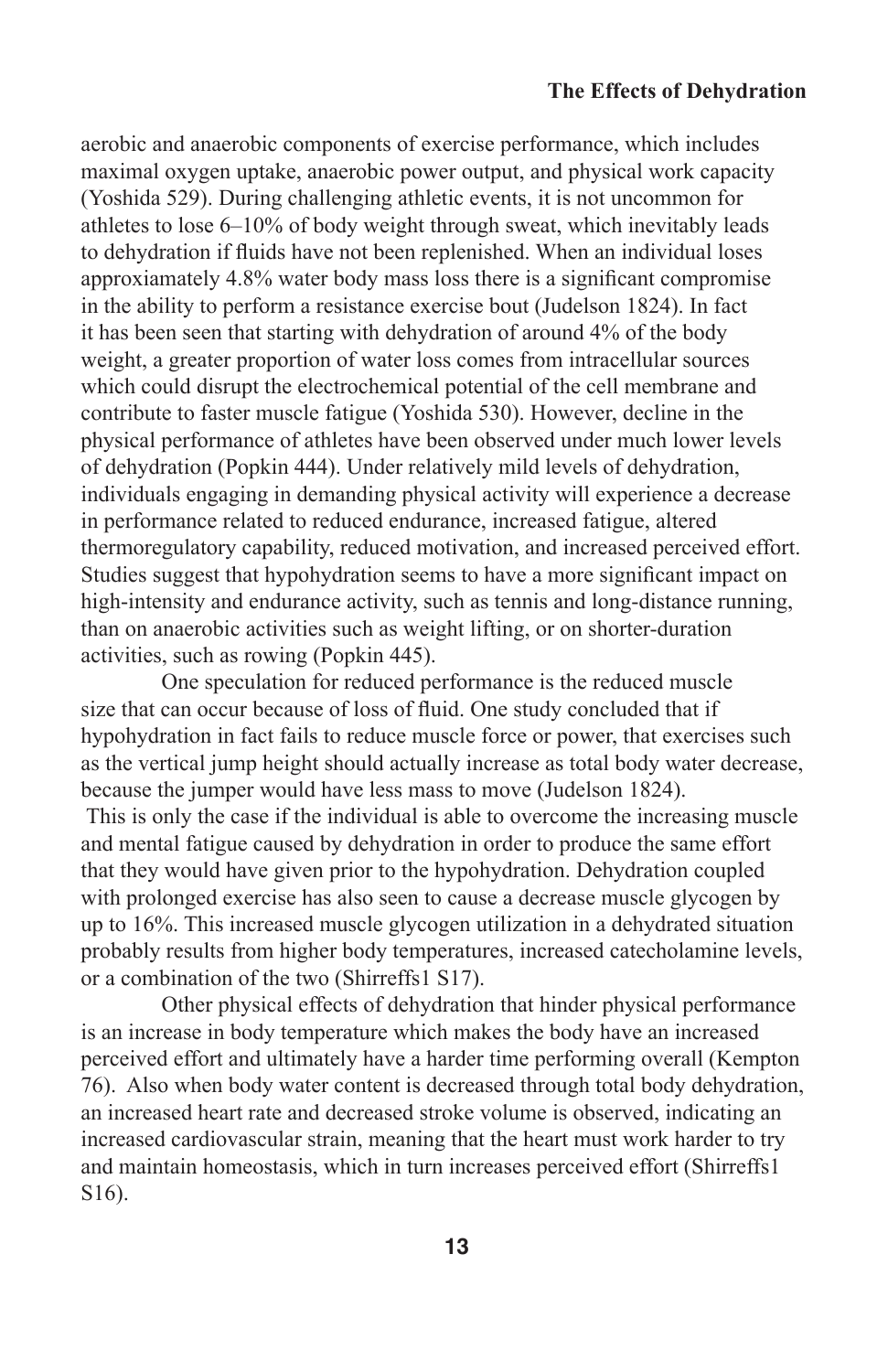#### **CLIMATE**

Dehydration effecting physical performance is mostly seen to be exacerbated by hot climates. Exercise in hot conditions with inadequate fluid replenishment is more seriously associated with hyperthermia, reduced stroke volume and cardiac output, decreased blood pressure, and reduced blood flow to muscle (Popkin 446). The effects of exercise intensity and heat load on deteriorating performance are connected; performance declines even before physiological responses are impaired and even highly motivated subjects are affected by heat load, especially when assigned to complex tasks that require a high level of attention, cooperation, and coordination (Grandjean 463S). Increase temperatures in effect create a high cerebral temperature which may lead to changes in motor drive that affect the capability to recruit adequate muscle fibers to meet the demands of exercise (Maughan 608S). In hot environments, 31- 32 degrees Celsius, the sweating rate isincreased causing 60 minutes of intense exercise to elicit dehydration by approximately 2% of body weight, which has been seen to cause adverse effects (Coyle 40). In a study where participants were purposefully dehydrated and made to do several different exercise tasks in a warm climate, it was confirmed that hypohydrated individuals who completed isotonic, multiple-repetition, multiple-set, intermittent resistance exercise tasks will likely experience impaired performance (Judelson 1823). Dehydration by 2% of body mass during exercise in a hot environment (31°C–32°C) impairs endurance performance, but when exercise is performed in a temperate environment (20°C–21°C), dehydration by 2% of body mass appears to have a less significant effect on endurance performance (Shirreffs1 S16). Such findings suggest that in less hot environments, dehydration by more than 2% may be tolerable but may also make the dehydration less noticeable and therefore possibly more dangerous. The overheating of the body's temperature is known as hyperthermia which has been seen to cause changes in the brain's electrical activity (Maughan 610S). The altered brain activity causes a reduction in the ability to maintain voluntary contractions and in turn creates an increase in perceived exertion (Maughan 610S).

#### **CONCLUSION**

Performance of both physical and mental tasks is notably reduced by heat and dehydration (Maughan 604S). While most of the studies point out the difficulty in measuring variables based on dehydration, the research still concludes that aspects of cognitive functioning such as memory, perception,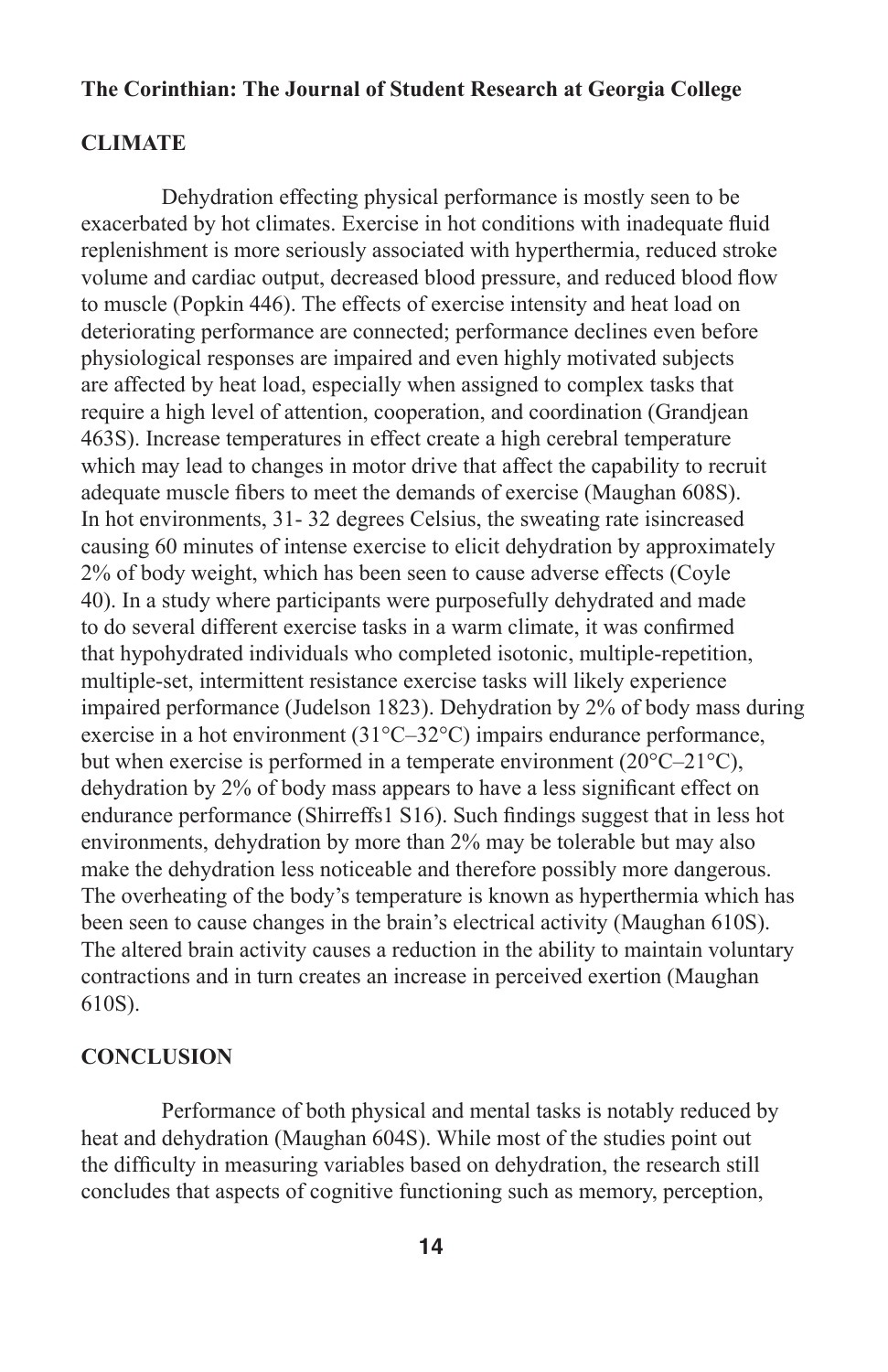### **The Effects of Dehydration**

attention, and concentration are mostly negatively affected. Similarly, the mental and physical fatigues along with other factors, that lack of hydration produces, cause a decline in mood and physical performance. Most of the studies conducted around the effects of dehydration, suggest that deteriorated mental and psychomotor processing occurs early after the beginning of inadequate fluid consumption, pointing to the importance of a regular and perhaps planned regime of fluid intake (Petri 860). It is this evidence that continues to support the notion that inadequate fluid consumption not only can lead to seemingly obvious long term severe consequences but can also lead to immediate and mostly ignored negative effects.

# **Works Cited**

- Bowne, R. (2004). Gonadotropins: Luteinizing and Follicle Stimulating Hormones. < http://www.vivo.colostate.edu/hbooks/pathphys/ endocrine/hypopit/lhfsh.html>
- Coyle, E.F. (2003) Fluid and Fuel Intake During Exercise. J Sport Sci. Vol.22 (1:39-55)< http://www.uni.edu/dolgener/Advanced\_Sport\_ Nutrition/fluid\_intake.pdf>
- D'Anci,K.E.,Constant,F., Rosenberg, I.H., (2006). Hydration and Cognitive Function in Children. *Nutrition in Clinical Care,* Vol.64 (10:457-464)
- Daniels, M.C.,Popkin B.M., (2010) Impact of water intake on energy intake and weight status: a systematic review. *Nutrition Reviews.* Vol 68. (9:505-521)http://onlinelibrary.wiley.com/doi/10.1111/ j.1753-4887.2010.00311.x/full
- Erikson, C. (no date). Dopamine. In A Sample Neurotransmitter.2011,http:// www.utexas.edu/research/asrec/dopamine.html.
- Grandjean AC, Grandjean NR. (2007) Dehydration and cognitive performance. *J Am Coll Nutr*. Vol. 26 (5:549S-554S). <http://www.jacn.org/cgi/ reprint/26/suppl\_5/549S>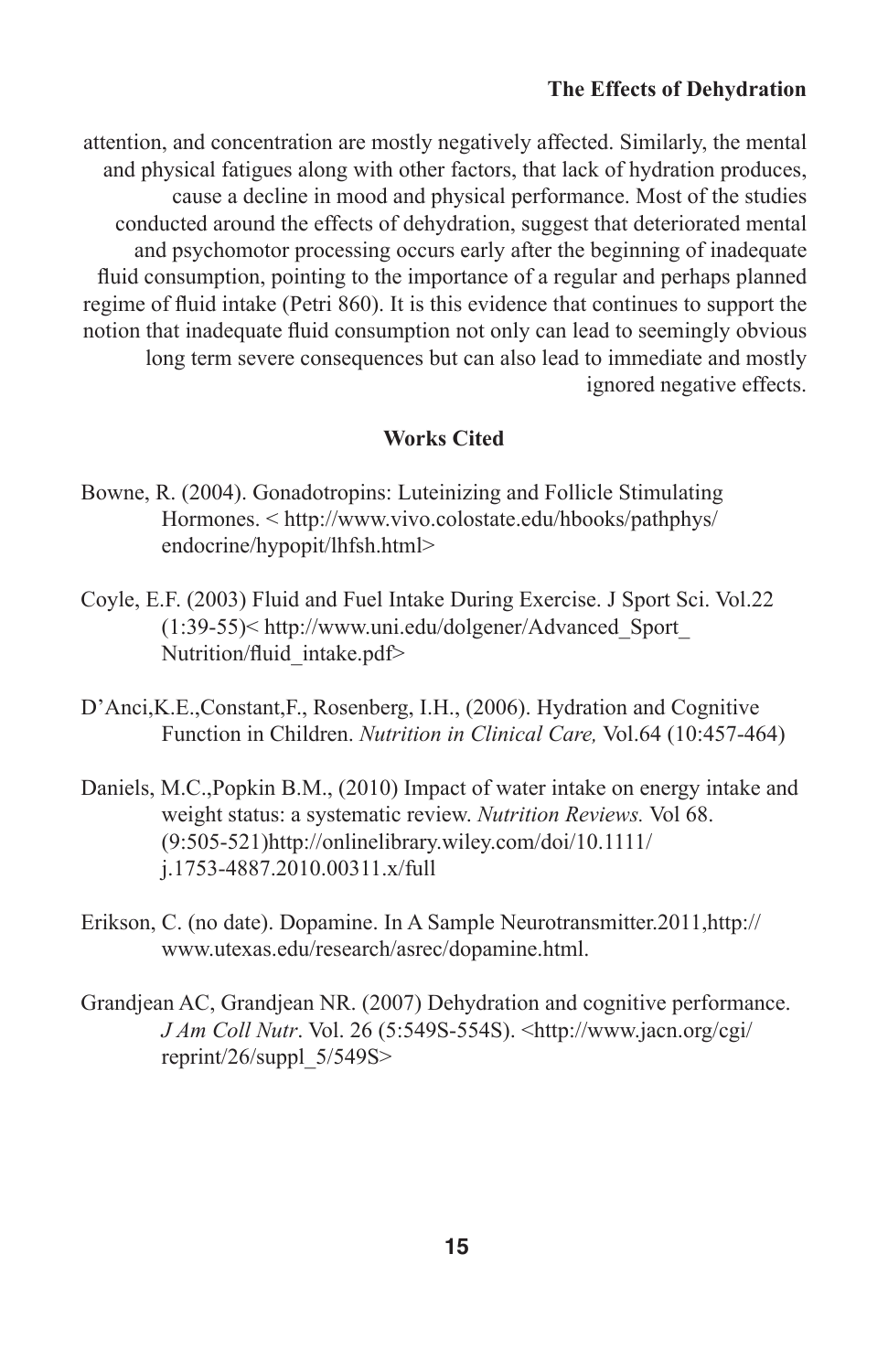Kempton, M. J., Ettinger, U., Foster, R., Williams, S. C., Calvert, G. A., Hampshire, A., Zelaya, F. O., O'Gorman, R. L., McMorris, T., Owen, A. M. and Smith, M. S. (2011),Dehydration affects brain structure and function in healthy adolescents. *Human Brain Mapping*, Vol 32. (1: 71–79) <http://onlinelibrary.wiley. com/doi/10.1002/hbm.20999/full>

- Lee, J.R. M.D. (1999). Physiological Effects of Estrogen and Progesterone. < http://www.johnleemd.com/store/premenstrual\_syndrome.html>
- Lieberman, H.R.PhD. (2007). Hydration and Cognition: A Critical Review and Recommendations for Future Research. J Am Coll Nutr. Vol. 26 (90005:5555-5615). < http://www.jacn.org/ cgi/content/full/26/suppl\_5/555S>
- Lieberman,H.R.PhD., (2010). Hydration and Human Cognition. *Nutrition Today,* Vol.45 (6:S33-S36). <http://journals.lww.com/ nutritiontodayonline/Fulltext/2010/11001/Hydration\_and\_Human\_ Cognition.9.aspx#>
- Judelson, D.A., et al. (2007) Hydration State's Effect on Strength, Power, and Resistance Exercise Performance. *Med & Sci in Sports & Exercise.* Vol 39 (10:1817-1824). <http://www.medscape.com/viewarticle/564164>
- Maughan RJ, Shirreffs SM, Watson P. (2007). Exercise, heat, hydration and the brain. *J Am Coll Nutr*. Vol.26 (90005:604S-612S)<http://www.jacn. org/cgi/content/full/26/suppl\_5/604S>
- Petri, N.M., Dropulic, N., Kardrum G., (2006). Effects o Voluntary Fluid Intake Deprivation on Mental and Psychomotor Performance. *Croation Med J.* Vol. 47. (6:855-861).:< http://www.ncbi.nlm.nih.gov/pmc/ articles/PMC2080479/>
- Popkin BM, et al.(2010) Water, hydration, and health. *Nutrition Reviews,*  Vol.68 (8;439-458) <http://onlinelibrary.wiley.com/doi/10.1111/ j.1753-4887.2010.00304.x/full?globalMessage=0>
- Ritz, R., Berrut G., (2006) The Importance of Good Hydration for Day-to-Day Health. *Nutrition Reviews*, Vol. 63 (6:S6-S13).< http://onlinelibrary. wiley.com/doi/10.1111/j.1753-4887.2005.tb00155.x/pdf>